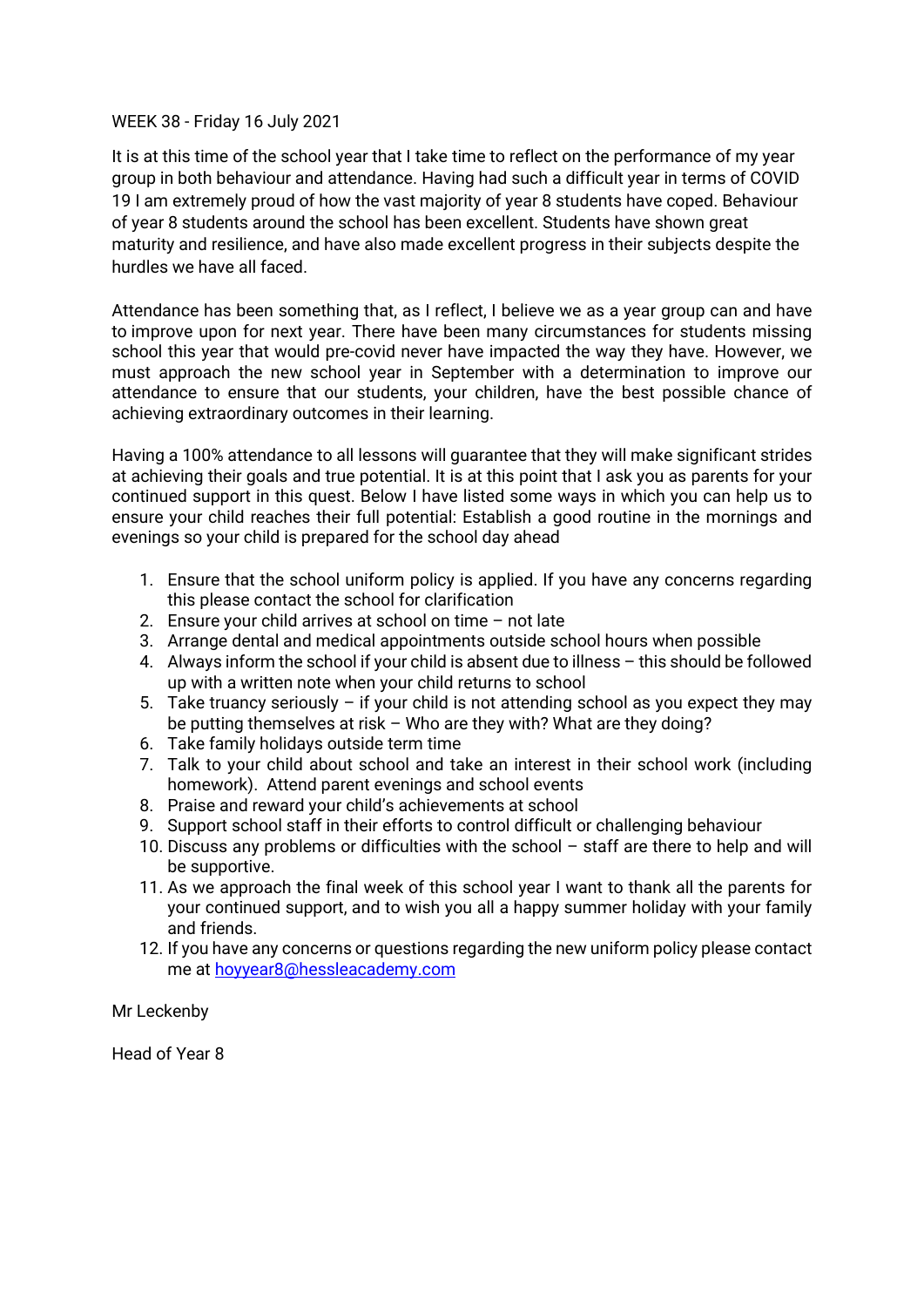#### WEEK 36 - Friday 2 July 2021

A uniform is an important piece of someone's wardrobe. Whether for school or work, wearing a uniform sets you, your employees or your students apart from the other in their daily setting. Yet the importance of uniform wearing goes beyond just setting people apart. There are many advantages of wearing uniforms at work and at school. Uniforms have been part of life since the days of the Roman Empire, and continue in importance today. In the school setting, uniforms on both students and certain staff provide a sense of unity. For students, adding a uniform reduces costs for parents, who no longer must invest in an entire wardrobe of school clothes. It also puts all students on a level playing field. Students with more money do not stand out because of their clothing. Reducing the peer pressure to dress a certain way allows students to focus more strongly on their studies. When everyone wears the same thing, students have one less thing to tease others about. Uniforms also create a sense of belonging and identity for students, connecting them to their school and their classmates.

School uniforms also teach students how to dress well. After finishing their school careers and they head to the work world and have to wear collared shirts and long trousers, they will be comfortable doing so. The importance of school uniform wearing extends beyond the classroom. School uniforms may help to break barriers between social classes. Since students are wearing the same outfits there is no obvious distinction to be made between them.

School uniforms may save students time when getting ready in the mornings. Since they know what they have to wear there isn't much thought or effort that has to go into getting ready for school each day. Reducing the time spent on choosing what to wear and actually getting ready can be spent sleeping more or enjoying breakfast at their own pace. School uniforms may prevent distractions in the classroom. By wearing the same pieces of clothing students tend to be more focused as it automatically eliminates the need to find popularity in fashion choices.

I hope as parents you have had the opportunity to read the recent correspondence that Mr Groak sent out to all parents regarding the changes to next year's uniform policy. I think you will agree that the main priority is having a consistent approach to making sure that we as a school have a positive attitude towards our fantastic uniform. It is imperative that you as parents ensure that your children are kitted out in clothing and footwear that is acceptable in relation to this new policy. If we ensure that we get this right from the absolute start of the next calendar school year I am confident this will further improve the students' experience at Hessle High School.

If you have any concerns or questions regarding the new uniform policy please contact me at [hoyyear8@hessleacademy.com](mailto:hoy8@hessleacademy.com)

Mr Leckenby

Head of Year 8

Mrs Newman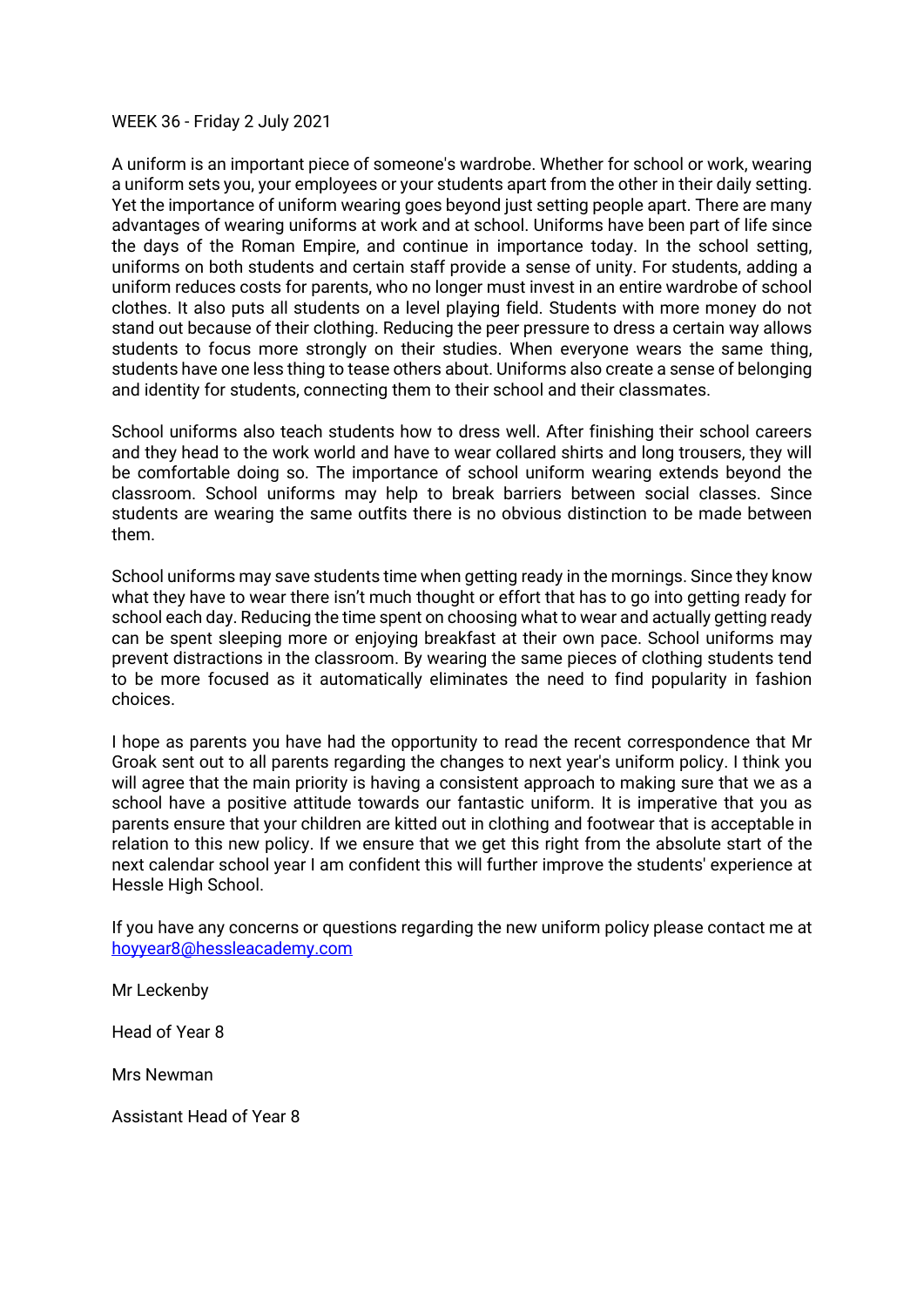## WEEK 34 - Friday 18 June 2021

If there's one thing that's inevitable in life, it's change. Sometimes those changes are small, but every once in a while they're major — think marriage, loss of a loved one, a new job, having children, going back to school, or buying a house. These transitions often uproot our world, sometimes in ways we aren't prepared for or don't want to deal with. My own life has very recently had a massive change having recently welcomed the birth of my son Albie. I can tell you all that this has completely changed my daily routine and raised my stress and anxiety to a whole new level.

I have found myself questioning my ability to deal with such a significant life change. Am I up to the job? Will I make mistakes? How can I ensure that I am a perfect dad? I am slowly realising that there is no perfect answer or guarantee to any of these questions. And I am now realising that that is the beauty of having significant life changes. I am now on a new journey which is challenging, exciting, scary and above all else, time consuming. It is now my responsibility to take care of myself to ensure that I am able to take care of others who rely on me.

Having spent many hours in thought, I came to the realisation that our students have to deal with many changes in their school lives, almost on a daily basis. It could be major life changes at home, or something smaller like a seating plan change in a classroom. Are we as parents, guardians and educators providing our young people with the right skills, knowledge and support to deal with change. What can we do to support our students in school to allow them the freedom and comfort to achieve extraordinary outcomes in their time at Hessle High School?

We may not all be planners, but as we work through a major life shift, it's a good idea to become more organized. Rather than saying, 'I'll take it as it comes. We'll see how we'll handle this,' which often increases the amount of uncertainty upfront, make the intentions more specific. Make a plan, sit and talk to your children and help then understand these changes. By creating a plan, by talking through the changes, we all start to feel more positive about the outcomes, which in turn relieves some stress and anxiety associated with the change.

As I move into week 2 of being a dad all over again, my ability to plan, be more organised and manage my time has already improved massively. Time is precious, and is also something that we can never get back. How we use our time effectively is super important and will be the platform for a happy well balanced lifestyle. I feel strongly that we as adults must support our young people in developing these skills, which in turn will further develop the resilience of our young people to deal with further changes in their lives as they continue to grow.

If you have any concerns or questions please contact me at [hoyyear8@hessleacademy.com](mailto:hoy8@hessleacademy.com)

Mr Leckenby

Head of Year 8

Mrs Newman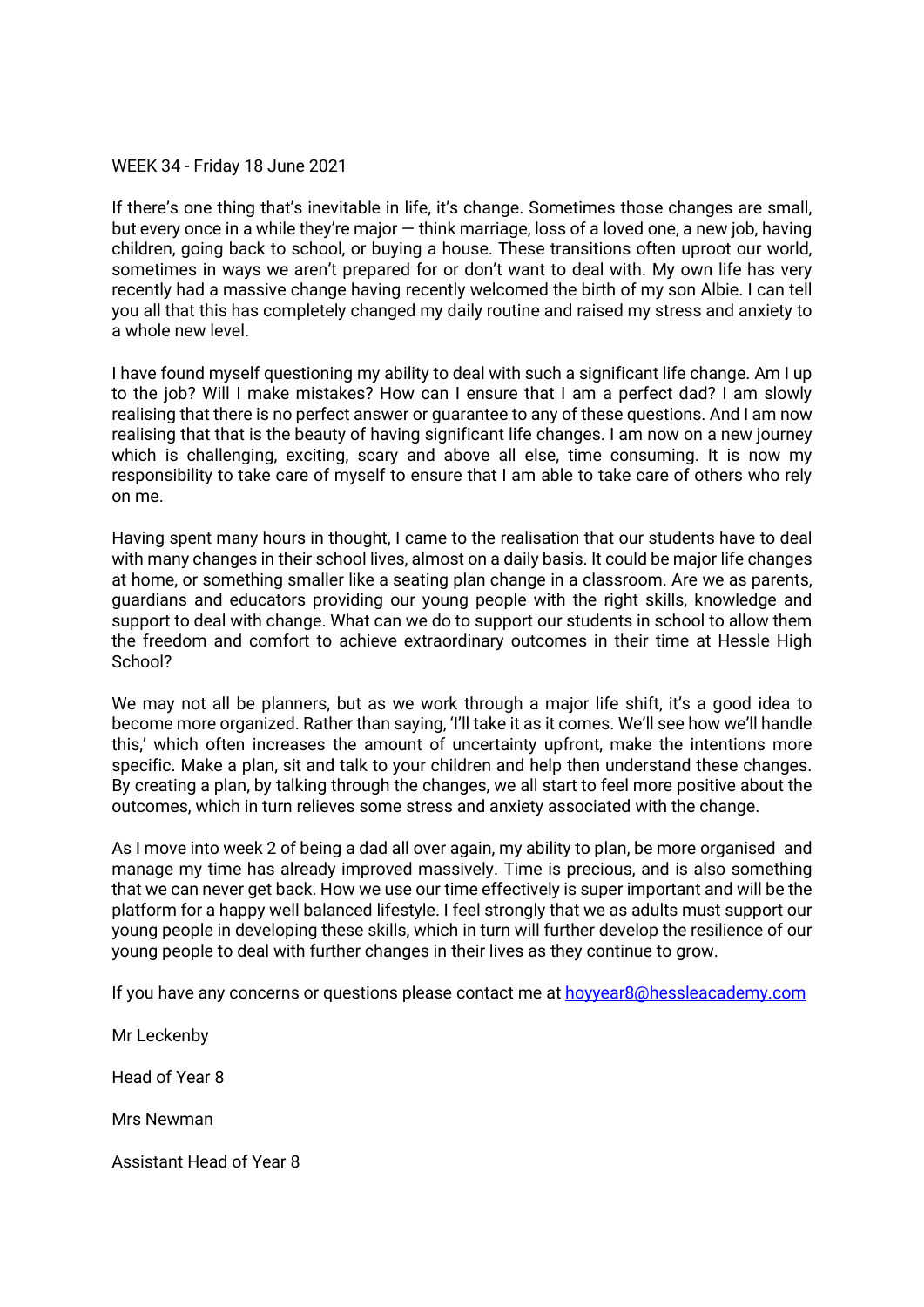# WEEK 32 - Friday 28 May 2021

As we approach the end of the half term I wanted to highlight some of the many successes that Year 8 have achieved over the last 7 weeks. We are all very aware of the challenges that the Covid-19 pandemic has created in all walks of life, but we should never underestimate just how much change our students have had to deal with since their return to school. In previous blogs I have talked about the importance of resilience. I am extremely proud to celebrate how fantastically brilliant the year 8's have coped with all of the "new rules" that we as a school have had to implement to ensure the safety and well being of everybody in our school community.

Face masks have now become the norm in and around the school building. We as a school have always ensured we are clear and concise with our policy regarding face masks. I want to thank all parents for supporting us with this issue and making sure your children understood the reasoning behind it and the importance of wearing their masks in the school building. This is a selfless act that is in place to protect others. I'm very proud to say that our year 8 students have acted responsibly and with kindness at all times when face masks are required.

When in their year 8 bubbles and in the structured seating plan in their teaching home groups our students have shown an immense amount of resilience and maturity at dealing with what I know is a very challenging situation at times. To be in a room for 5 hours a day, sitting in the same seat can at times be uncomfortable and tiresome, but the year 8 students have shown great maturity, the ability to deal with adversity at times, and being respectful to adults and teaching staff at all times. We should all be very proud of the fact that our students continue to make progress and be successful despite these hurdles that have been placed upon them due to the pandemic.

As we move into our final half term of this school year, it must never be forgotten what our students have had to deal with over the last school year, both within the school day and also when outside of school. Lockdowns prevented us from seeing family members, from mixing with our friends, from taking part in sports events and missing out on many other hugely important activities that have a massive impact on our well being and mental health. As we move towards some normality, as rules and restrictions are lifted I hope that as families we encourage our young people to get back out there, get back involved in all of the activities they love to do, mix with their friends and family and get back to enjoying life and all the amazing things that we so desperately miss. I can finally see the light at what has at times been a very dark tunnel….but from adversity comes great opportunity which I am confident that the year 8 students are going to grasp with both hands.

If you have any concerns or questions please contact me at hovy8@hessleacademy.com

Mr Leckenby

Head of Year 8

Mrs Newman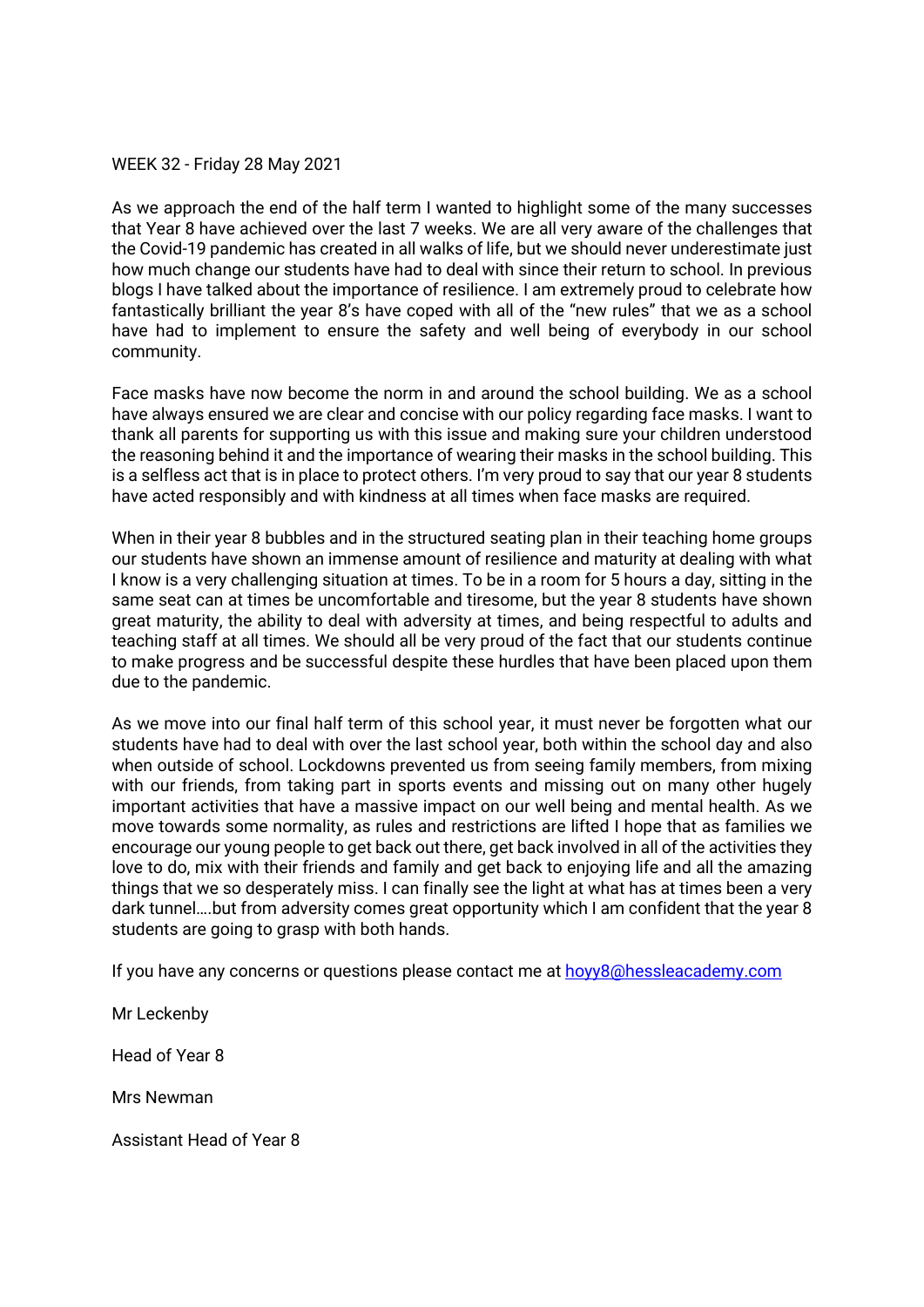WEEK 30 - Friday 14 May 2021

"The importance of wisdom"

I completed my formal education some years ago. Thinking about the 13 years I spent in school, I realise that I would have had a more fulfilling and successful time if I'd been wiser. It takes time to acquire wisdom. It is also extremely important to share our wisdom with our children to help them develop and grow as human beings. Below is my top 10 list of words of wisdom that I wish I had heard when I was that 12 year old student many years ago.

1. Don't take your parents for granted. Your parents may nag you, and you may feel as if they don't understand you. But they love you unconditionally, so appreciate them as often as you can.

2. Getting a bad grade isn't the end of the world. In a few years, you won't even remember most of your grades. If you get a bad grade, learn from your mistakes and prepare better for the next exam.

3. Use the Internet as a tool for education more than entertainment. The Internet can keep you entertained for hours. Help your children use the Internet to support their learning. Understand the bias that is often associated with some websites. BEWARE of social Media!

4. Stress is a fact of life, but it should never become a way of life. This means that it's normal to feel stressed and tired once in a while. But if you feel stressed and tired almost every day, then you need to reevaluate your lifestyle to see what you ought to be doing differently.

5. Make sleep a priority. Research has proven that sleep is essential for [health and brain](https://www.health.com/health/gallery/0,,20459221,00.html)  [function.](https://www.health.com/health/gallery/0,,20459221,00.html) Make it a priority to get [eight hours of sleep a night,](https://www.daniel-wong.com/webinar-top-student/) and you'll be a happier and better student.

6. Ask for help when you need it. There's no shame in asking for help. If you can't find the answer on Google, don't hesitate to ask your teachers or parents. They'll be more than willing to assist you.

7. Learn to embrace challenges rather than avoid them. Choose to see challenges as fun opportunities to learn. Even if you can't overcome the challenge, you would have still grown as a person.

8. Don't blame others. I used to blame my teachers, parents and peers for almost every problem I faced. Don't be like me. The sooner you stop blaming others, the sooner you'll learn to take full responsibility for your life.

9. Exercise regularly. Exercise is [good for your body and your brain.](https://greatist.com/fitness/13-awesome-mental-health-benefits-exercise) So if you think you don't have time to exercise, you actually don't have time *not* to exercise. Exercise will make you a healthier and more effective student.

10. Attitude matters more than intelligence or talent. As Zig Ziglar once said, "Your attitude, not your aptitude, will determine your altitude." Intelligence and talent play a part in how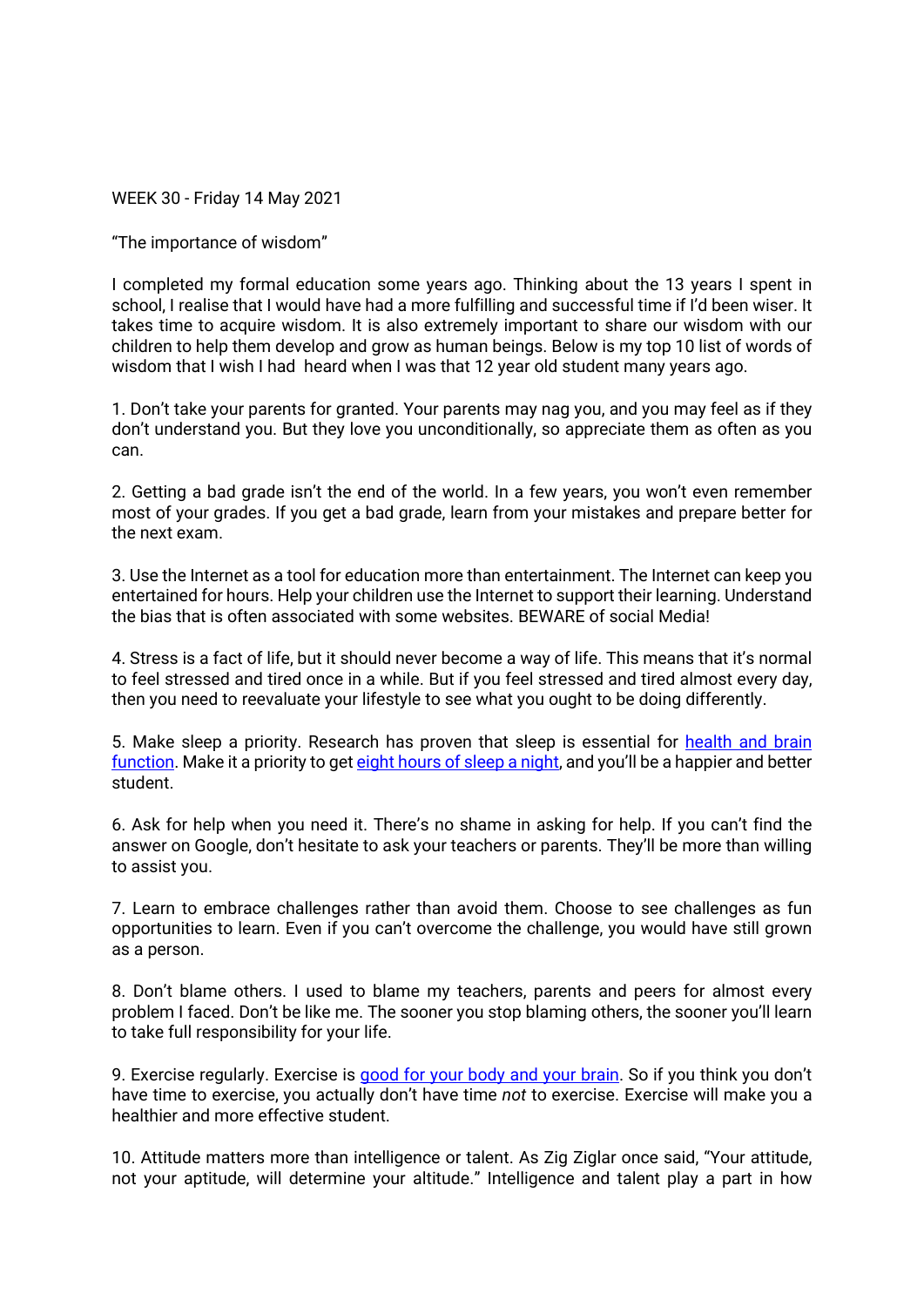successful you become as a student and in life. But attitude matters much more. Start cultivating a positive and resilient attitude today.

If you have any concerns or questions please contact me at hovy8@hessleacademy.com

Mr Leckenby

Head of Year 8

Mrs Newman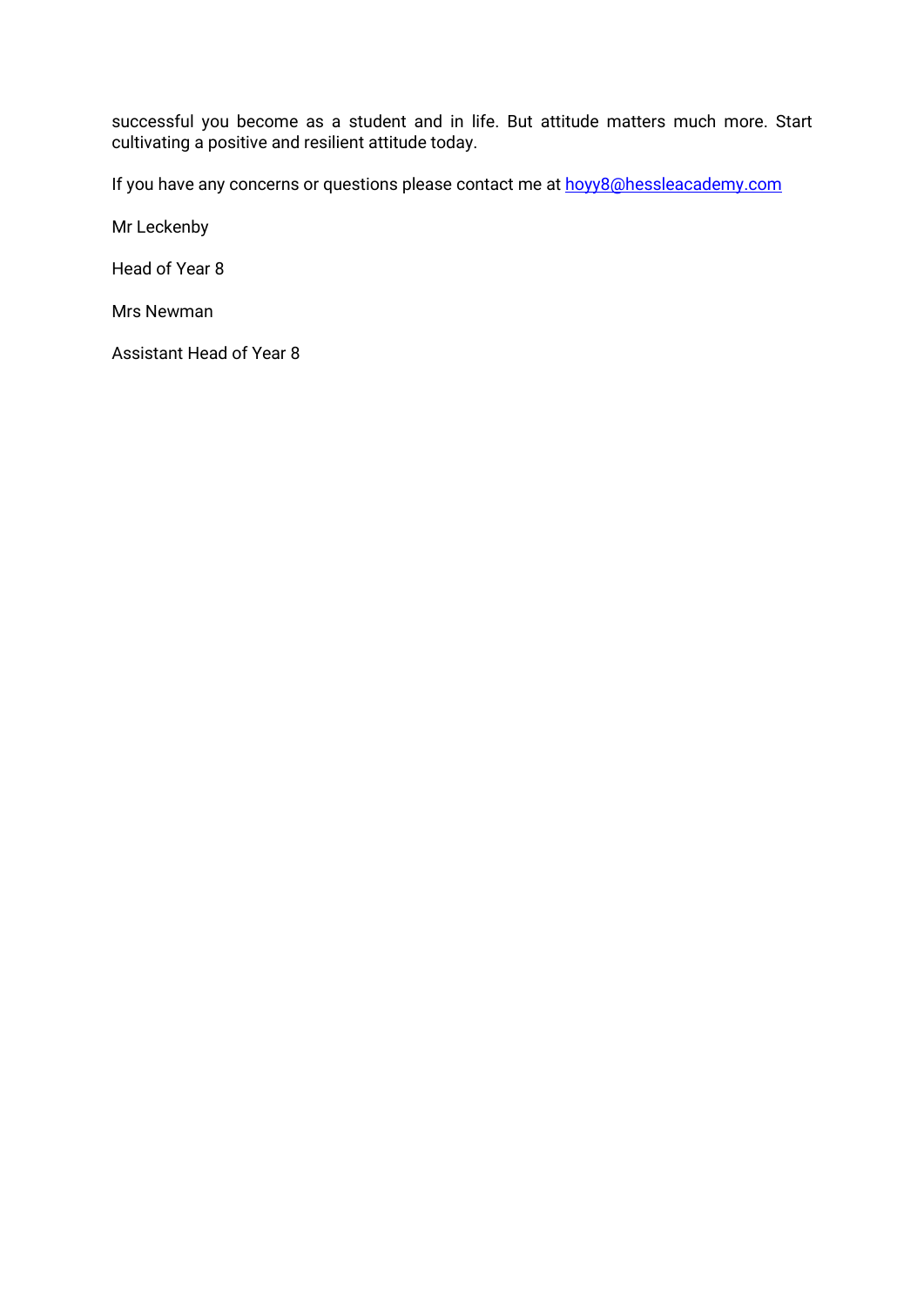## WEEK 28 - Friday 30 April 2021

I'm writing this week's blog after watching a fantastic game of rugby league in which Hull FC lost their first game of the season. It made me think about how we as adults and how our students deal with losing. Is losing always a negative experience or is it in fact a massively significant experience that can shape us as individuals in the long term?

The feeling of losing and moving on are particular skills children need to develop in order to deal with negative experiences in life when they become older. It might not seem fair to children that one student can do something faster or better than they can, but parents can teach their children that everyone has different talents and that it is impossible to be good at everything. Research has shown that losing games is helpful for children because it teaches them to show empathy and cope with the experience of losing. Children who do not experience losing can grow up to be anxious, because they start seeing the possibility of not winning as some form of harm and they cannot deal with situations that do not go their way.

Losing a game is the only way for children to learn from their mistakes and think about strategies to improve. When children improve their skills and win the next time, they do not only get better at the sport or game, but they also learn something new. Learning new things increase children's confidence and their self-belief and they start to be proud of their abilities.

When children lose, they also learn to identify themselves with others who have lost. This experience of coping with loss will allow children to show empathy towards other children in the same position. A child that has never lost a game will not realize that everyone struggles in life.

Finally, losing shows children that they need to work hard in order to have success, because good things are not just handed over to them. These situations also help children to lose with grace in front of others and to be seen as a fair loser.

And so…having watched Hull FC lose their first game of the season in a hard fought, tough, competitive contest…maybe it could prove to be the best result of the season so far because of the lessons learnt!

If you have any concerns or questions please contact me at [hoy8@hessleacademy.com](mailto:hoy8@hessleacademy.com)

Mr Leckenby

Head of Year 8

Mrs Newman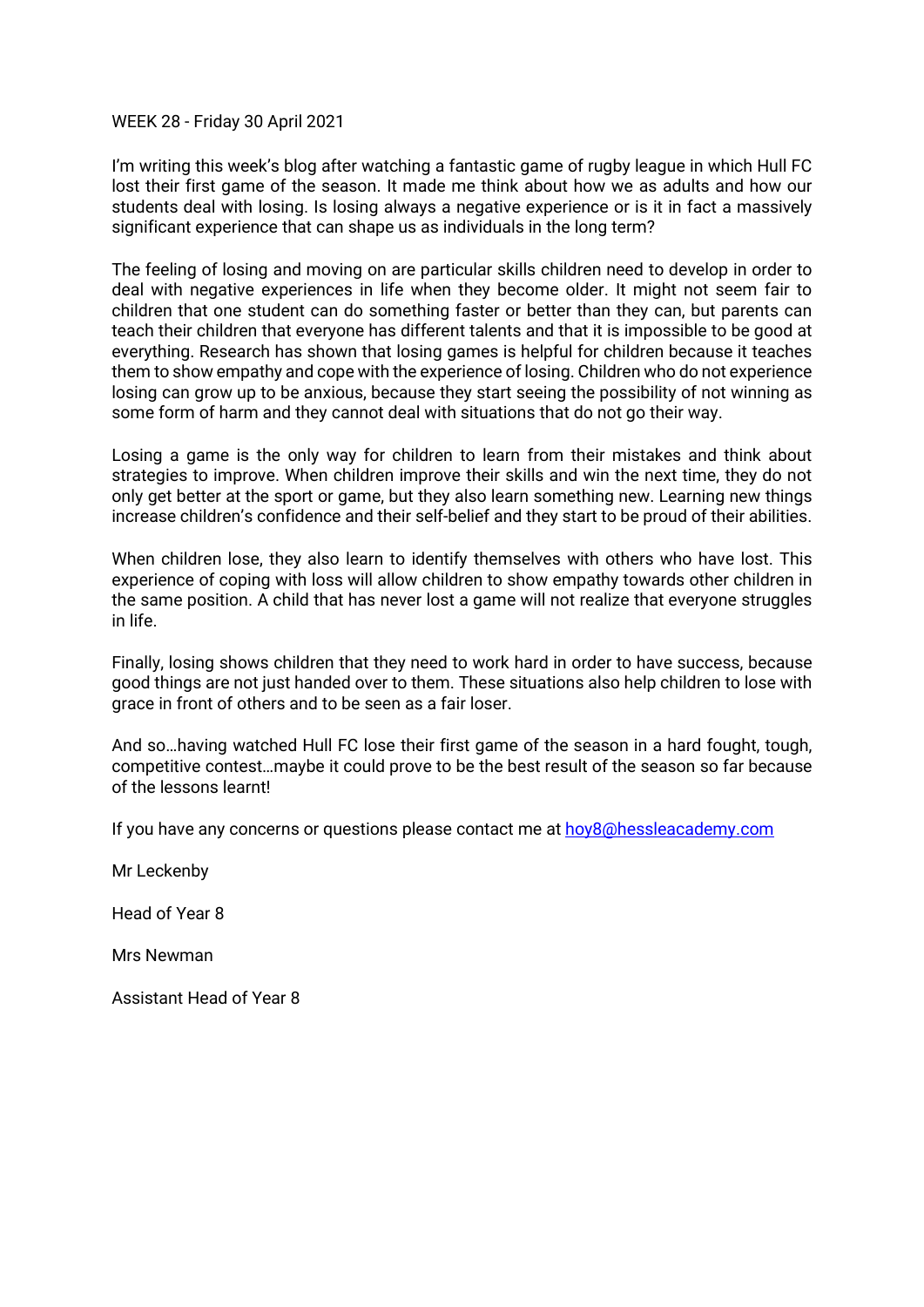# WEEK 26 - Friday 16 April 2021

## **The importance of Resilience**

Within our school community we are very aware of the challenges that our students are facing. Many of us spend a great deal of effort trying to avoid change, but it will inevitably catch up to you. Whether it's starting a new job, returning to school after a long period of absence, the end of a relationship, or a loss of a loved one...being able to cope with change and being resilient is a personal attribute that we all must continue to work on.

We experience changes in work and relationships, changes in our physical and mental health, and new events in our local communities and our world. Sometimes we know a change will occur, while other times it comes suddenly and unexpectedly. Maybe it's a disappointment, or maybe it's a wonderful surprise. If you can learn to cope with change, you'll lower your risk for anxiety. Your relationships will flourish, and your body will feel healthier. But if you can't cope with change, only a minor amount of stress can make you feel overwhelmed by life. You might also struggle to set and meet the goals you have for yourself. Being able to cope with change is called resilience.

Sometimes it's all too easy to become fixated on events over which we have no power, or people who might never change their actions or attitude. But rather than focus on blaming others or moving the unmovable, resilient people set their sights on what they can control. To evaluate your level of control over a situation, you can ask yourself, "What can I take responsibility for in this situation?". Some of our young people find this a difficult action to take. They are still developing the confidence and the experience to make more informed decisions. I see this as our opportunity, both us as educators and you as parents, to always encourage and develop the resilience of all our young people. When you look for opportunities to empower yourself and work towards change that is possible, you're less likely to feel stuck in difficult situations. You can generate more positive thoughts if you take the time to remind yourself about transitions and challenges you successfully navigated in the past. Make a list of ways you've been resilient in your life, and consider what traits and actions might be able to see you through the current challenge. By focusing on your strengths instead of your weaknesses, you will feel more empowered to meet what lies ahead.

The most resilient people see change as an opportunity rather than a monster to fear. Transitions in life allow you to consider where your priorities lie. How do you really want to spend your time at school? What's really important to you? Where do you see yourself wasting your time and energy? What career pathways do you want to pursue? With a clear sense of your goals and values, you will find your mind and body can be much more resilient when it comes to the stressors of change.

Above all, prioritizing your health in life's transitions means not being afraid to ask for help when you need it. Humans are social creatures by nature, so you weren't built to withstand every sudden event in life without the support of others. Talk to family and friends who are experiencing similar changes, or consider engaging with the support offered at school. At Hessle High we pride ourselves in supporting all families, all stakeholders in our community. My overriding message to you is to always ask for help, and communicate with us at all times to ensure your children are happy and engaged in their learning.

If you require any support please contact me via email: hoyyear8@hessleacademy.com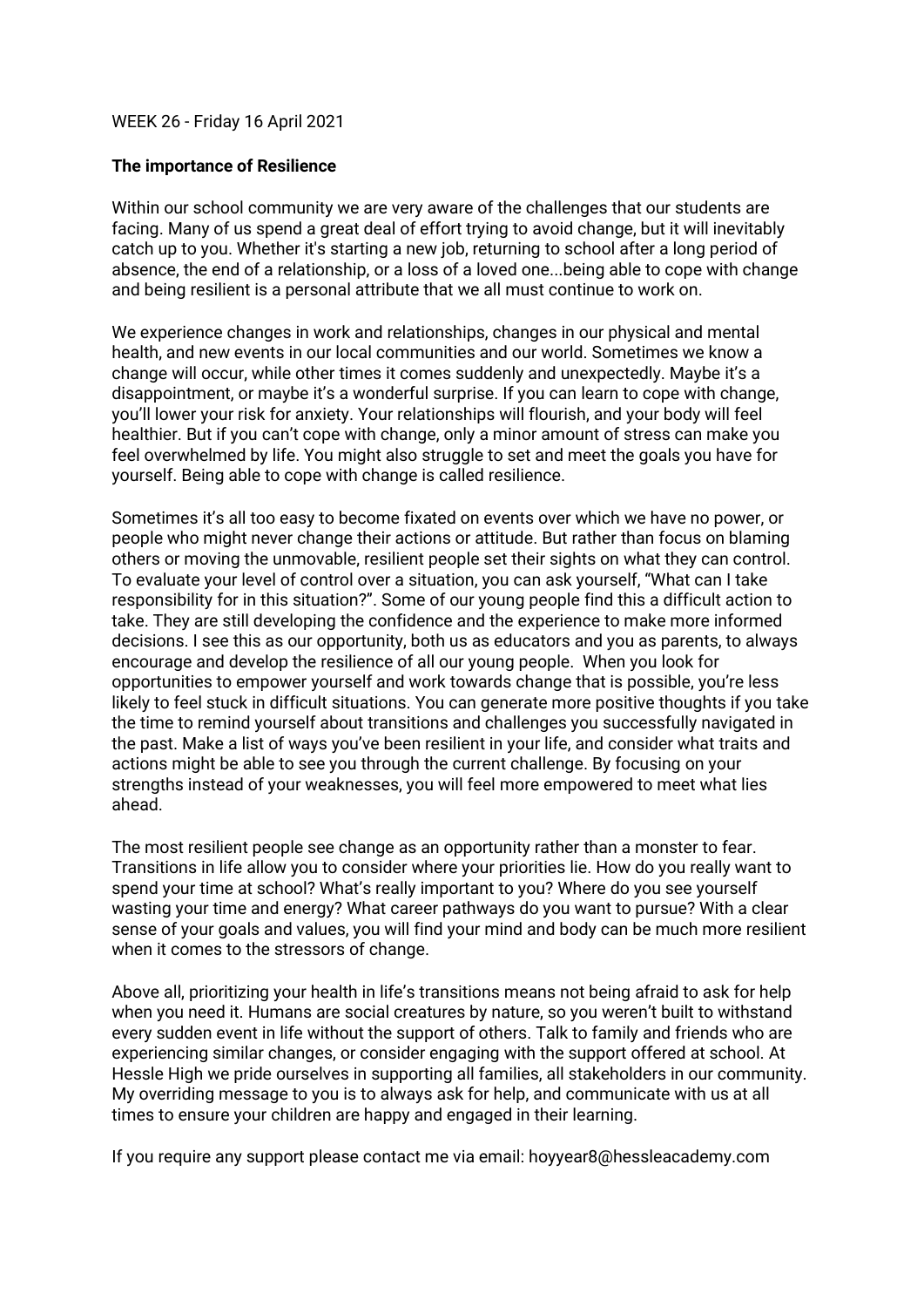Mr Leckenby

Head of Year 8

Mrs Newman